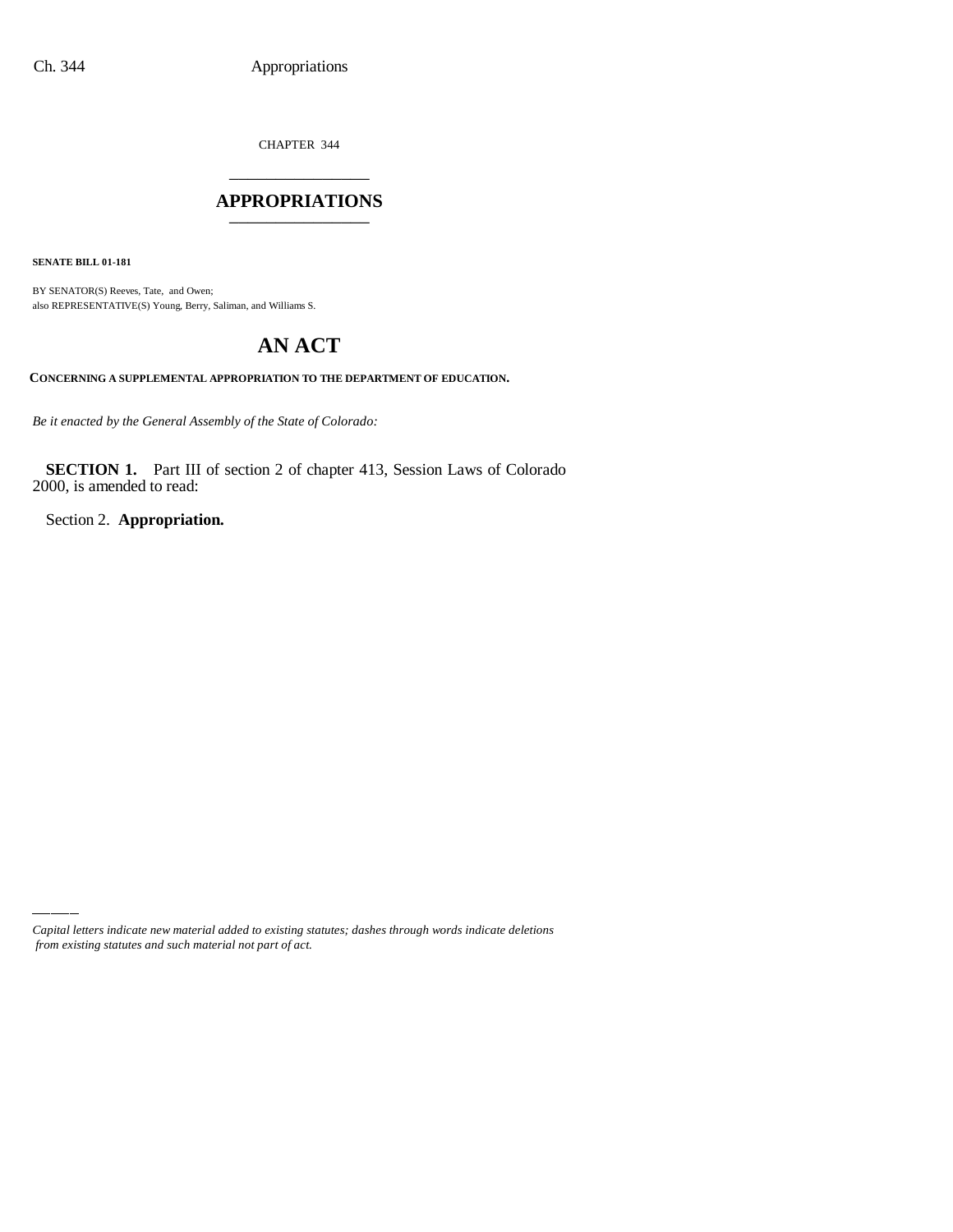|                                            |                   |       | <b>APPROPRIATION FROM</b> |                |                          |                             |                |  |
|--------------------------------------------|-------------------|-------|---------------------------|----------------|--------------------------|-----------------------------|----------------|--|
|                                            |                   |       |                           | <b>GENERAL</b> |                          | <b>CASH</b>                 |                |  |
|                                            | <b>ITEM &amp;</b> |       | <b>GENERAL</b>            | <b>FUND</b>    | <b>CASH</b>              | <b>FUNDS</b>                | <b>FEDERAL</b> |  |
|                                            | SUBTOTAL          | TOTAL | <b>FUND</b>               | <b>EXEMPT</b>  | <b>FUNDS</b>             | <b>EXEMPT</b>               | <b>FUNDS</b>   |  |
|                                            | \$<br>\$          |       | $\mathbb{S}$              | \$             | \$                       | \$                          | \$             |  |
|                                            |                   |       |                           |                |                          |                             |                |  |
|                                            |                   |       | <b>PART III</b>           |                |                          |                             |                |  |
|                                            |                   |       | DEPARTMENT OF EDUCATION   |                |                          |                             |                |  |
|                                            |                   |       |                           |                |                          |                             |                |  |
| (1) SCHOOL DISTRICT AND LIBRARY ASSISTANCE |                   |       |                           |                |                          |                             |                |  |
| Administration                             | 7,217,246         |       | 6,056,404                 |                | 75,300 <sup>a</sup>      | 1,085,542(T)                |                |  |
|                                            | 7,223,096         |       | 6,061,290                 |                |                          | $1,086,506(T)$ <sup>b</sup> |                |  |
|                                            |                   |       | $(80.0$ FTE)              |                |                          | $(15.5$ FTE)                |                |  |
| Sick and Annual Payouts                    | 99,930            |       |                           |                |                          | $99,930(T)$ <sup>c</sup>    |                |  |
| <b>Salary Survey</b>                       | 454,583           |       | 392,997                   |                | $26,994$ <sup>d</sup>    | $34,592(T)$ <sup>e</sup>    |                |  |
| Anniversary Increases                      | 233,861           |       | 199,150                   |                | $19,091$ <sup>d</sup>    | $15,620(T)$ <sup>f</sup>    |                |  |
| Shift Differential                         | 56,013            |       | 56,013                    |                |                          |                             |                |  |
| Office of Professional                     |                   |       |                           |                |                          |                             |                |  |
| Services                                   | 1,648,934         |       |                           |                | 1,648,934 <sup>d</sup>   |                             |                |  |
|                                            | 1,650,669         |       |                           |                | $1,650,669$ <sup>d</sup> |                             |                |  |
|                                            |                   |       |                           |                | $(16.0$ FTE)             |                             |                |  |
| Telecommunications                         |                   |       |                           |                |                          |                             |                |  |
| Program                                    | 105,418           |       | 105,418                   |                |                          |                             |                |  |
|                                            |                   |       | $(1.0$ FTE)               |                |                          |                             |                |  |
| <b>Library Materials</b>                   | 101,899           |       | 101,899                   |                |                          |                             |                |  |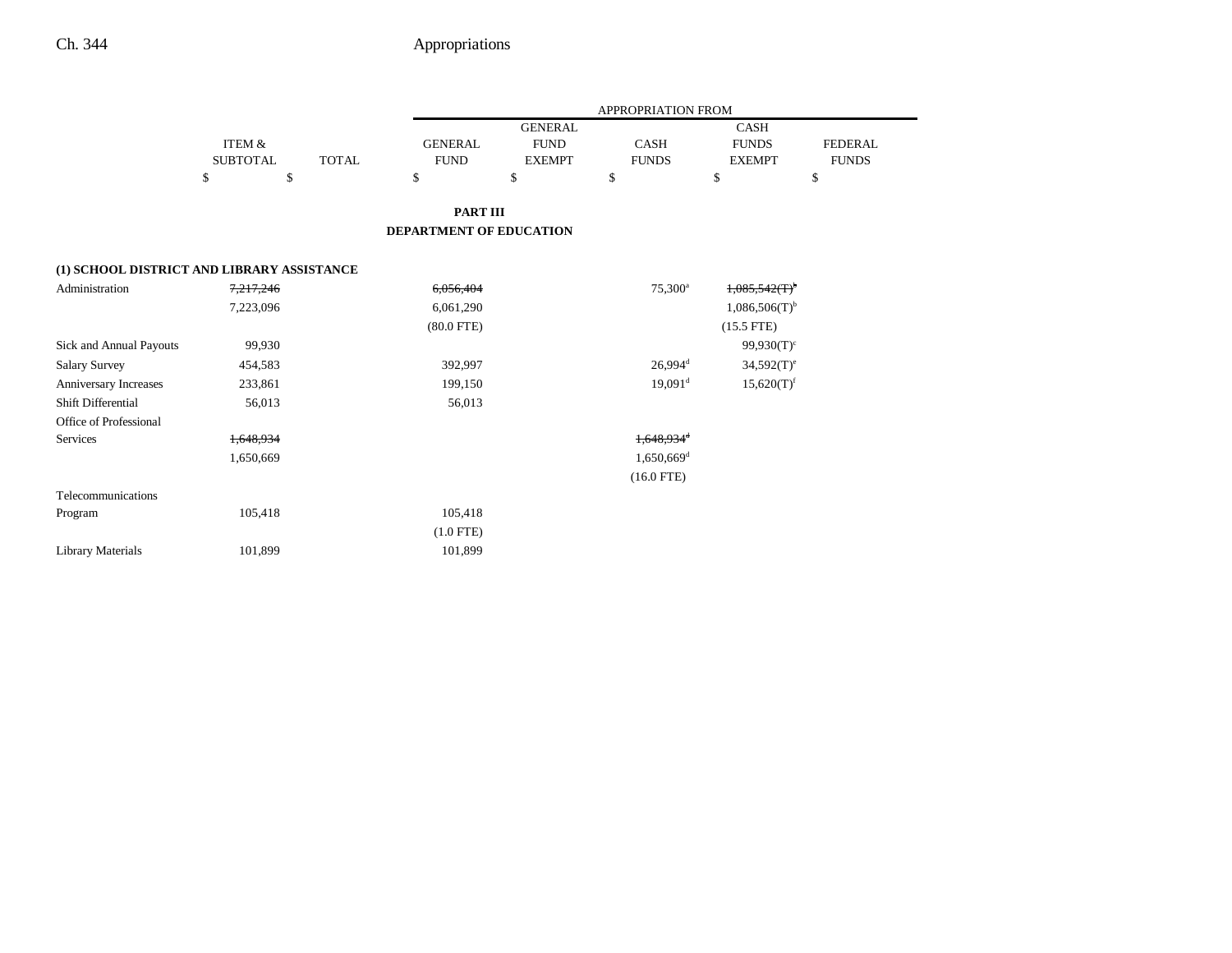| Talking Book Library,          |         |            |         |                       |         |
|--------------------------------|---------|------------|---------|-----------------------|---------|
| Maintenance and Utilities      |         |            |         |                       |         |
| <b>Expenses</b>                | 45,000  |            | 45,000  |                       |         |
|                                | 46,380  |            | 46,380  |                       |         |
| Capitol Complex Leased         |         |            |         |                       |         |
| Space                          | 355,018 |            | 142,007 | $24,851$ <sup>d</sup> | 188,160 |
| Disaster Recovery              | 27,186  |            | 27,186  |                       |         |
| <b>Information Technology</b>  |         |            |         |                       |         |
| <b>Asset Maintenance</b>       | 28,500  |            | 28,500  |                       |         |
| <b>Access Colorado Library</b> |         |            |         |                       |         |
| <b>Information Network</b>     | 394,788 |            | 374,788 | $20,000$ <sup>s</sup> |         |
|                                |         | 10,768,376 |         |                       |         |
|                                |         | 10,777,341 |         |                       |         |

a Of this amount, \$30,820 shall be from the Educator Licensure Cash Fund pursuant to Section 22-60.5-112, C.R.S., \$35,480 shall be from the Public School Income Fund pursuant to Section 22-2-112(1)(i), C.R.S., and \$9,000 shall be from General Education Development Program fees.

<sup>b</sup> Of this amount, \$764,291 \$765,255 shall be from indirect cost recoveries, \$161,124 shall be from Public School Finance, Public School Transportation, \$82,074 shall be from Public School Finance, State Share of Districts' Total Program Funding, and \$78,053 shall be from the Department of Natural Resources, Division of Wildlife.

c This amount shall be from indirect cost recoveries.

d These amounts shall be from the Educator Licensure Cash Fund pursuant to Section 22-60.5-112, C.R.S.

e Of this amount, \$25,111 shall be from indirect cost recoveries, \$4,597 shall be from Public School Finance, Public School Transportation, \$2,532 shall be from Public

School Finance, State Share of Districts' Total Program Funding, and \$2,352 shall be from the Department of Natural Resources, Division of Wildlife.

f Of this amount, \$9,867 shall be from indirect cost recoveries, \$2,840 shall be from Public School Transportation, \$1,510 shall be from Public School Finance, State Share of Districts' Total Program Funding, and \$1,403 shall be from the Department of Natural Resources, Division of Wildlife.

<sup>g</sup> This amount shall be from grants and donations.

**(2) DISTRIBUTIONS**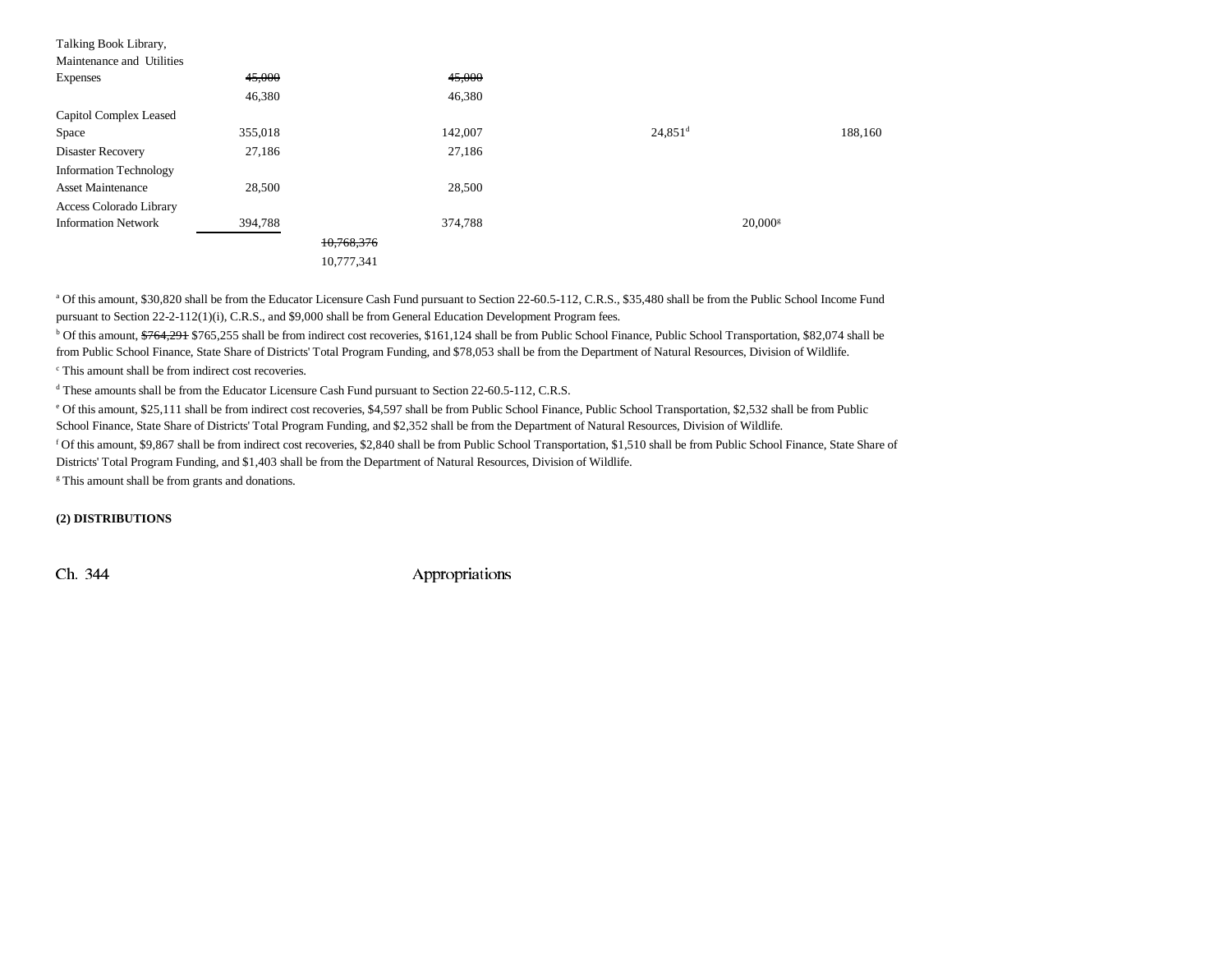|                                  |                                      |              | <b>APPROPRIATION FROM</b>     |                              |                             |                               |                                |  |
|----------------------------------|--------------------------------------|--------------|-------------------------------|------------------------------|-----------------------------|-------------------------------|--------------------------------|--|
|                                  |                                      |              |                               | <b>GENERAL</b>               |                             | CASH                          |                                |  |
|                                  | <b>ITEM &amp;</b><br><b>SUBTOTAL</b> | <b>TOTAL</b> | <b>GENERAL</b><br><b>FUND</b> | <b>FUND</b><br><b>EXEMPT</b> | <b>CASH</b><br><b>FUNDS</b> | <b>FUNDS</b><br><b>EXEMPT</b> | <b>FEDERAL</b><br><b>FUNDS</b> |  |
|                                  |                                      |              |                               |                              |                             |                               |                                |  |
|                                  | \$<br>\$                             |              | \$                            | \$                           | \$                          | \$                            | \$                             |  |
|                                  |                                      |              |                               |                              |                             |                               |                                |  |
| <b>Regional Systems</b>          | 2,449,893                            |              | 2,449,893                     |                              |                             |                               |                                |  |
| Colorado Reference Center        | 2,107,496                            |              | 2,107,496                     |                              |                             |                               |                                |  |
| Interlibrary Loan                | 162,006                              |              | 162,006                       |                              |                             |                               |                                |  |
| County Equalization              | 134,114                              |              | 134,114                       |                              |                             |                               |                                |  |
| <b>Emeritus Retirement</b>       | 159,300                              |              | 159,300                       |                              |                             |                               |                                |  |
| Boards of Cooperative            |                                      |              |                               |                              |                             |                               |                                |  |
| <b>Services</b>                  | 170,000                              |              | 170,000                       |                              |                             |                               |                                |  |
| Special Contingency              |                                      |              |                               |                              |                             |                               |                                |  |
| $\mbox{Reserve}^{24,\;25,\;25a}$ | 2,800,000                            |              | 2,800,000                     |                              |                             |                               |                                |  |
|                                  | 3,770,983                            |              | 3,770,983                     |                              |                             |                               |                                |  |
| Comprehensive Health             |                                      |              |                               |                              |                             |                               |                                |  |
| Education                        | 600,000                              |              | 300,000                       |                              |                             | $300,000(T)^a$                |                                |  |
| S.B. 97-101 Public School        |                                      |              |                               |                              |                             |                               |                                |  |
| <b>Health Services</b>           | 8,830,885                            |              |                               |                              |                             | $8,830,885(T)$ <sup>b</sup>   |                                |  |
|                                  |                                      |              |                               |                              |                             | $(0.8$ FTE)                   |                                |  |
| <b>Expelled Student Services</b> |                                      |              |                               |                              |                             |                               |                                |  |
| Grant Program <sup>26</sup>      | 3,290,850                            |              | 3,290,850                     |                              |                             |                               |                                |  |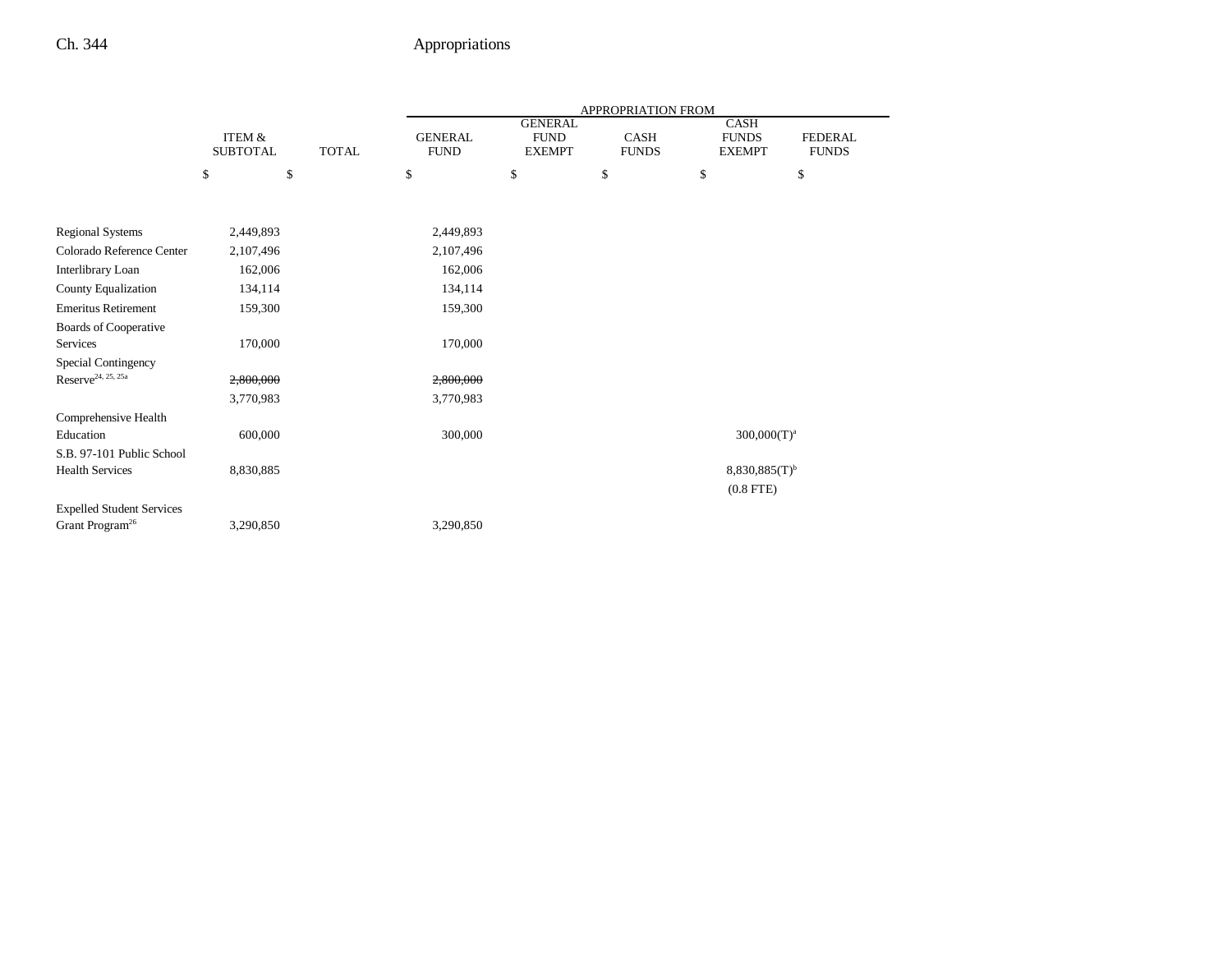| Grant Program for In-school |           |            |         |                        |
|-----------------------------|-----------|------------|---------|------------------------|
| or In-home Suspension       |           |            |         |                        |
| Programs                    | 497,957   |            | 497,957 |                        |
| Reading Services for the    |           |            |         |                        |
| Blind                       | 93,800    |            |         | $93,800^{\circ}$       |
| READ-TO-ACHIEVE GRANT       |           |            |         |                        |
| PROGRAM                     | 3,954,323 |            |         | 3,954,323 <sup>d</sup> |
|                             |           | 21,296,301 |         |                        |
|                             |           | 26,221,607 |         |                        |

a This amount shall be from the Colorado Comprehensive Health Education Fund pursuant to Section 22-25-109, C.R.S.

<sup>b</sup> This amount shall be from federal Medicaid funds appropriated to the Department of Health Care Policy and Financing. Of this amount, \$91,399 shall be for administrative costs.

c This amount shall be from the Colorado Reading Services for the Blind Fund.

 $^{\rm d}$  This amount shall be from the Read-to-Achieve Cash Fund pursuant to Section 22-7-506 (4), C.R.S.

#### **(3) PUBLIC SCHOOL FINANCE**

State Share of Districts'

| Total Program Funding <sup>27, 28,</sup> |               |                |                         |                           |  |
|------------------------------------------|---------------|----------------|-------------------------|---------------------------|--|
| 29                                       | 2,043,861,099 | 1,979,424,268  | 10,000,000 <sup>a</sup> | $54,436,831$ <sup>b</sup> |  |
|                                          | 2,036,771,714 | 1,980,143,707  |                         | $46,628,007$ <sup>b</sup> |  |
| <b>Additional State Aid Related</b>      |               |                |                         |                           |  |
| to Locally Negotiated                    |               |                |                         |                           |  |
| <b>Business Incentive</b>                |               |                |                         |                           |  |
| Agreements                               | 3,000,000     | 3,000,000      |                         |                           |  |
|                                          | 2,280,561     | 2,280,561      |                         |                           |  |
| Colorado Student                         |               |                |                         |                           |  |
| <b>Assessment Program</b>                | 6,472,823     | 6,472,823      |                         |                           |  |
|                                          |               |                |                         |                           |  |
| Ch. 344                                  |               | Appropriations |                         |                           |  |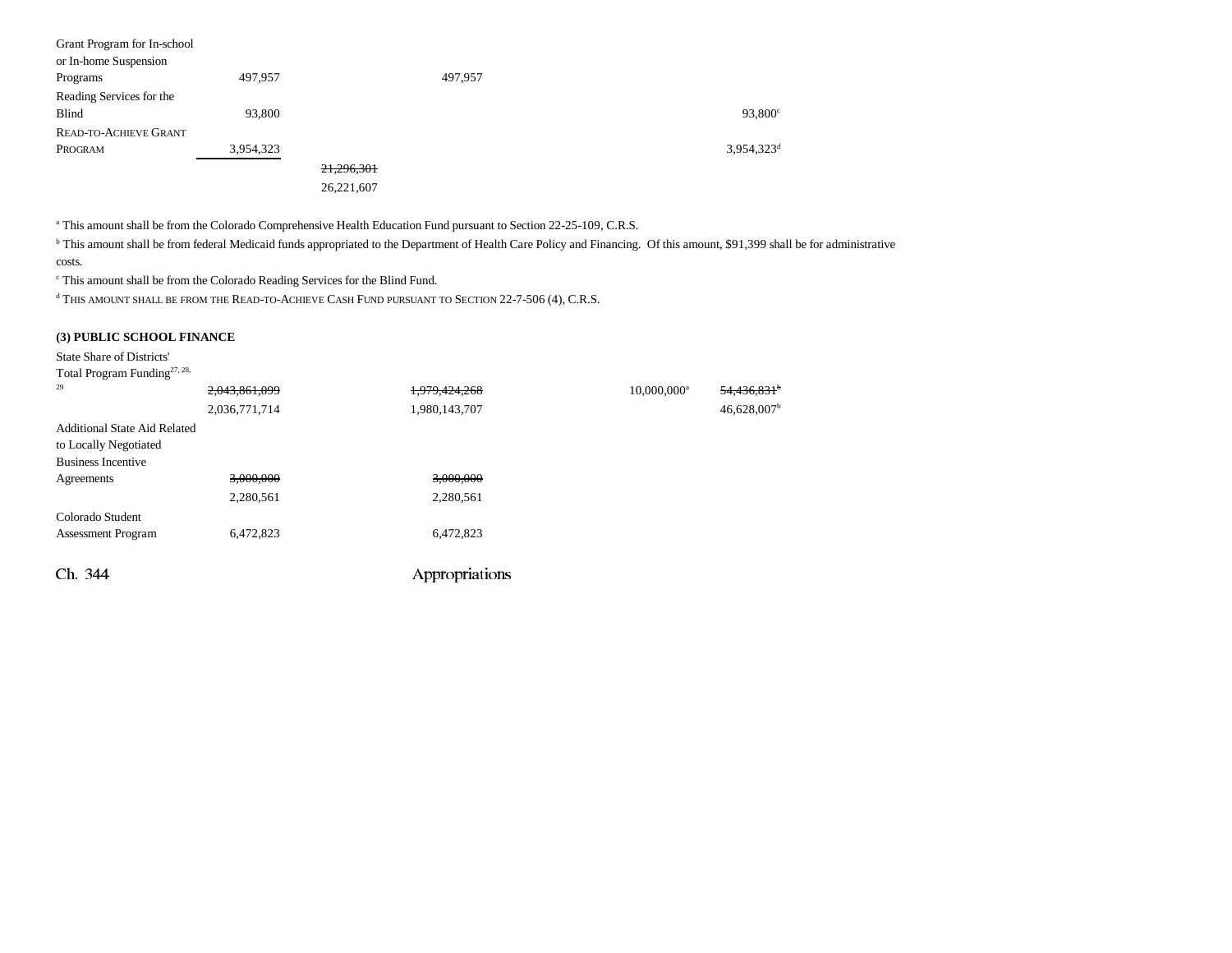|                                     |                                      |               | APPROPRIATION FROM            |                                                |                      |                                              |                                |  |
|-------------------------------------|--------------------------------------|---------------|-------------------------------|------------------------------------------------|----------------------|----------------------------------------------|--------------------------------|--|
|                                     | <b>ITEM &amp;</b><br><b>SUBTOTAL</b> | <b>TOTAL</b>  | <b>GENERAL</b><br><b>FUND</b> | <b>GENERAL</b><br><b>FUND</b><br><b>EXEMPT</b> | CASH<br><b>FUNDS</b> | <b>CASH</b><br><b>FUNDS</b><br><b>EXEMPT</b> | <b>FEDERAL</b><br><b>FUNDS</b> |  |
|                                     | \$                                   | \$            | \$                            | \$                                             | \$                   | \$                                           | \$                             |  |
| <b>Small Attendance Center</b>      |                                      |               |                               |                                                |                      |                                              |                                |  |
| Aid                                 | 849,219                              |               | 849,219                       |                                                |                      |                                              |                                |  |
|                                     | 948,140                              |               | 948,140                       |                                                |                      |                                              |                                |  |
| Public School                       |                                      |               |                               |                                                |                      |                                              |                                |  |
| Transportation                      | 36,987,227                           |               | 36,922,227                    |                                                |                      | $65,000(L)^c$                                |                                |  |
| English Language                    |                                      |               |                               |                                                |                      |                                              |                                |  |
| Proficiency Program                 | 5,166,694                            |               | 3,101,598                     |                                                |                      | $350,500(T)^d$                               | 1,714,596                      |  |
|                                     |                                      |               |                               |                                                |                      | $(1.0$ FTE)                                  | $(1.8$ FTE)                    |  |
| Special Education -                 |                                      |               |                               |                                                |                      |                                              |                                |  |
| Children with Disabilities          | 138,605,952                          |               | 69,410,773                    |                                                |                      | $55,000(T)^d$                                | 69,140,179                     |  |
|                                     |                                      |               |                               |                                                |                      | $(0.6$ FTE $)$                               | $(42.3$ FTE)                   |  |
| Special Education - Gifted          |                                      |               |                               |                                                |                      |                                              |                                |  |
| and Talented Children <sup>30</sup> | 5,500,000                            |               | 5,500,000                     |                                                |                      |                                              |                                |  |
|                                     |                                      | 2,240,443,014 |                               |                                                |                      |                                              |                                |  |
|                                     |                                      | 2,232,733,111 |                               |                                                |                      |                                              |                                |  |

<sup>a</sup> This amount shall be from rental income earned on state trust lands.

<sup>b</sup> Of this amount, \$23,200,000 shall be from federal mineral leasing revenues deposited in the Public School Fund, \$19,000,000 shall be from interest earned on moneys in the Public School Fund, \$2,000,000 shall be from audit recoveries deposited in the Public School Fund, and \$10,236,831 \$2,428,007 shall be from Public School Fund reserves.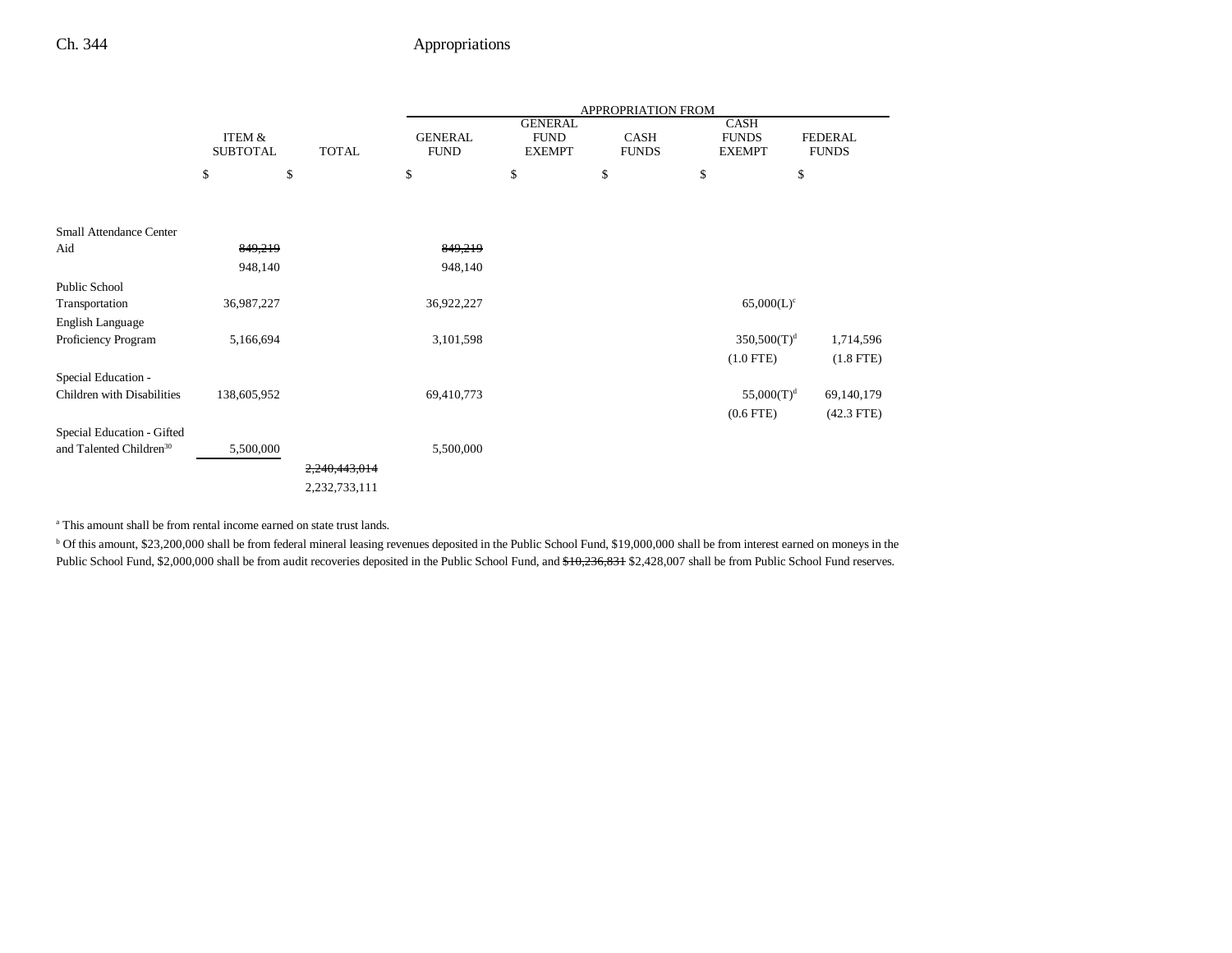c This amount represents an estimate of categorical program support funds to be replaced with local property tax revenue pursuant to Section 22-54-107, C.R.S.

d These amounts shall be from federal funds appropriated in the Department of Human Services.

## **(4) APPROPRIATED SPONSORED PROGRAMS** Sponsored Programs **197,379,952** 575,000<sup>a</sup> 2,178,847<sup>b</sup> 194,626,105 197,391,326 194,637,479 (6.1 FTE) (79.8 FTE)

a This amount shall be from fees and charges for workshops, conferences, training programs, and seminars.

<sup>b</sup> Of this amount, \$796,883(T) shall be from the Department of Human Services, \$807,370(T) shall be from the Office of the Governor, \$156,000(T) shall be from the Department of Local Affairs, and \$418,594 shall be from various grants and donations.

#### **(5) SCHOOL FOR THE DEAF AND THE BLIND**

| 7,304,739     |           |                    |
|---------------|-----------|--------------------|
| $(148.2$ FTE) |           |                    |
| 388,175       |           |                    |
| 228,969       |           |                    |
| 270,858       |           |                    |
| 7,921,883     | 6,752,507 | $1,169,376(T)^{a}$ |
| 7,963,772     | 6,794,396 |                    |
|               |           |                    |

<sup>a</sup> Of this amount, \$1,109,376 shall be from Public School Finance, State Share of District's Total Program Funding, and \$60,000 shall be from federal Child Nutrition Act funds appropriated in Appropriated Sponsored Programs.

#### **(B) Special Purpose**

Fees and Conferences 75,000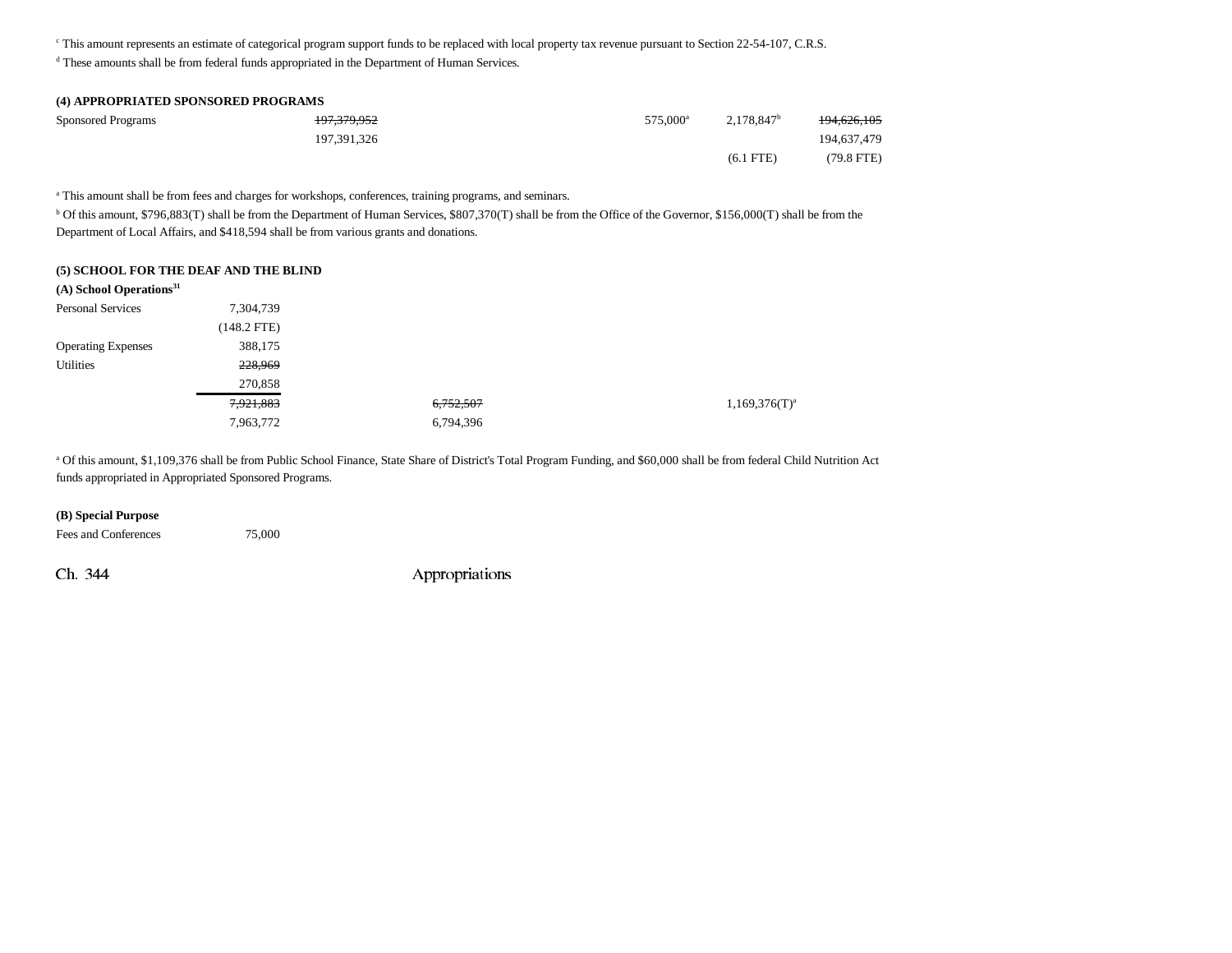|                                |                   |              | APPROPRIATION FROM |                               |                     |                             |                |
|--------------------------------|-------------------|--------------|--------------------|-------------------------------|---------------------|-----------------------------|----------------|
|                                | <b>ITEM &amp;</b> |              | <b>GENERAL</b>     | <b>GENERAL</b><br><b>FUND</b> | <b>CASH</b>         | <b>CASH</b><br><b>FUNDS</b> | <b>FEDERAL</b> |
|                                | <b>SUBTOTAL</b>   | <b>TOTAL</b> | <b>FUND</b>        | <b>EXEMPT</b>                 | <b>FUNDS</b>        | <b>EXEMPT</b>               | <b>FUNDS</b>   |
|                                | \$                | \$           | \$                 | \$                            | \$                  | \$                          | \$             |
|                                |                   |              |                    |                               |                     |                             |                |
|                                |                   |              |                    |                               |                     |                             |                |
| Aides for Extended             |                   |              |                    |                               |                     |                             |                |
| Diagnostic Enrollment          | 82,500            |              |                    |                               |                     |                             |                |
|                                | $(2.8$ FTE)       |              |                    |                               |                     |                             |                |
| <b>Summer Olympics Housing</b> | 10,000            |              |                    |                               |                     |                             |                |
| Grants                         | 805,000           |              |                    |                               |                     |                             |                |
|                                | $(9.1$ FTE)       |              |                    |                               |                     |                             |                |
|                                | 972,500           |              |                    |                               | 85,000 <sup>a</sup> | 887,500 <sup>b</sup>        |                |
|                                |                   | 8,894,383    |                    |                               |                     |                             |                |
|                                |                   | 8,936,272    |                    |                               |                     |                             |                |

a Of this amount, \$75,000 shall be from fees and charges for workshops and conferences, and \$10,000 shall be from housing reimbursements.

<sup>b</sup> Of this amount, \$805,000(T) shall be from various federal funds transferred from Appropriated Sponsored Programs, and \$82,500 shall be from federal funds transferred from school districts.

### **TOTALS PART III**

| (EDUCATION) <sup>5, 6</sup> | \$2,478,782,026                   | <del>\$2,131,034,393</del> | \$12,455,170 | <del>\$69.623.423</del> * | \$265,669,046 |
|-----------------------------|-----------------------------------|----------------------------|--------------|---------------------------|---------------|
|                             | $$2,476,059,657$ $$2,132,152,452$ |                            | \$12,456,905 | $$65.769.886^a$           | \$265,680,414 |

<sup>a</sup> Of this amount, \$14,506,698 \$14,507,662 contains a (T) notation, and \$65,000 contains an (L) notation.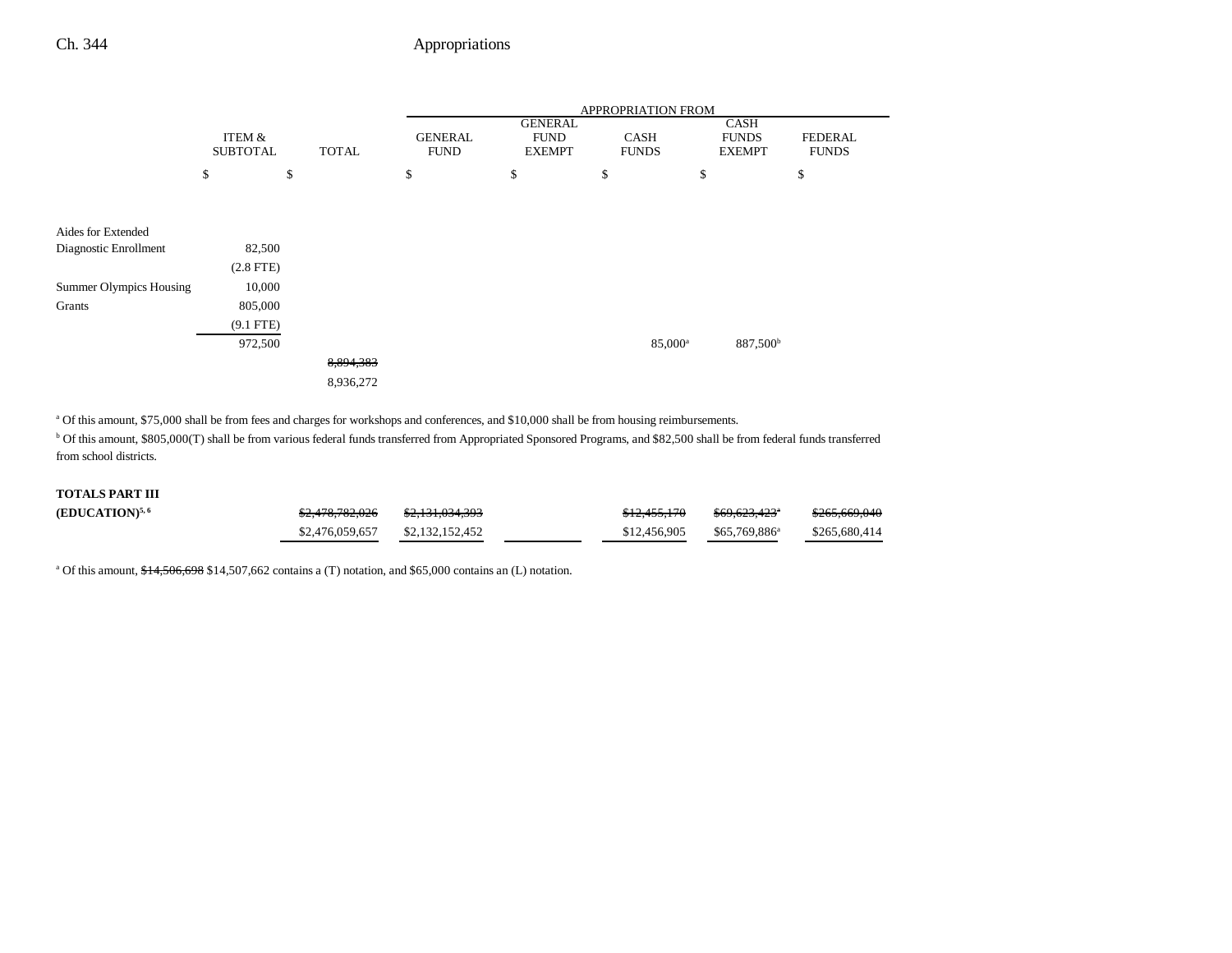#### **FOOTNOTES** -- The following statements are referenced to the numbered footnotes throughout section 2.

5 (Governor lined through this provision. See L. 2000, p. 2752.)

- 6 All Departments, Totals -- The General Assembly requests that copies of all reports requested in other footnotes contained in this act be delivered to the Joint Budget Committee and the majority and minority leadership in each house of the General Assembly. Each principal department of the state shall produce its rules in an electronic format that is suitable for public access through electronic means. Such rules in such format shall be submitted to the Office of Legislative Legal Services for publishing on the Internet. It is the intent of the General Assembly that this be done within existing resources.
- 24 Department of Education, Distributions, Special Contingency Reserve -- The Department is requested to notify the Joint Budget Committee whenever the State Board of Education approves a payment from the Special Contingency Reserve. Such notification should include the amount of the payment, the name of the district receiving funds, the proposed use of such funds, and the applicable circumstance listed in Section 22-54-117, C.R.S.
- 25 Department of Education, Distributions, Special Contingency Reserve -- It is the intent of the General Assembly that the State Board of Education utilize the assistance of the Division of Property Taxation in the Department of Local Affairs in making a determination of school district requests for payment from the contingency reserve fund prior to approving payments from the fund.
- $\frac{25a}{2}$  Department of Education, Distributions, Special Contingency Reserve -- It is the intent of the General Assembly that \$1,500,000 of the amount appropriated in this line item be used to provide supplemental assistance to the Fort Morgan RE-3 school district for the purpose of performing asbestos abatement activities at Fort Morgan High School. It is further the intent of the General Assembly that, if federal funds are made available to the district for asbestos abatement activities, such funds be used to complete the asbestos abatement and that any remaining federal funds be used to repay the Contingency Reserve.
- 26 Department of Education, Distributions, Expelled Student Services Grant Program -- The Department is requested to include in its annual budget request information regarding grant awards made under this program. This information should include, but not be limited to, the number and amount of grants awarded, the grant recipients, and the number of students served by each grant award.
- 27 Department of Education, Public School Finance, State Share of Districts' Total Program Funding -- The minimum state aid for fiscal year 2000-01 is established at \$78.36 per student.